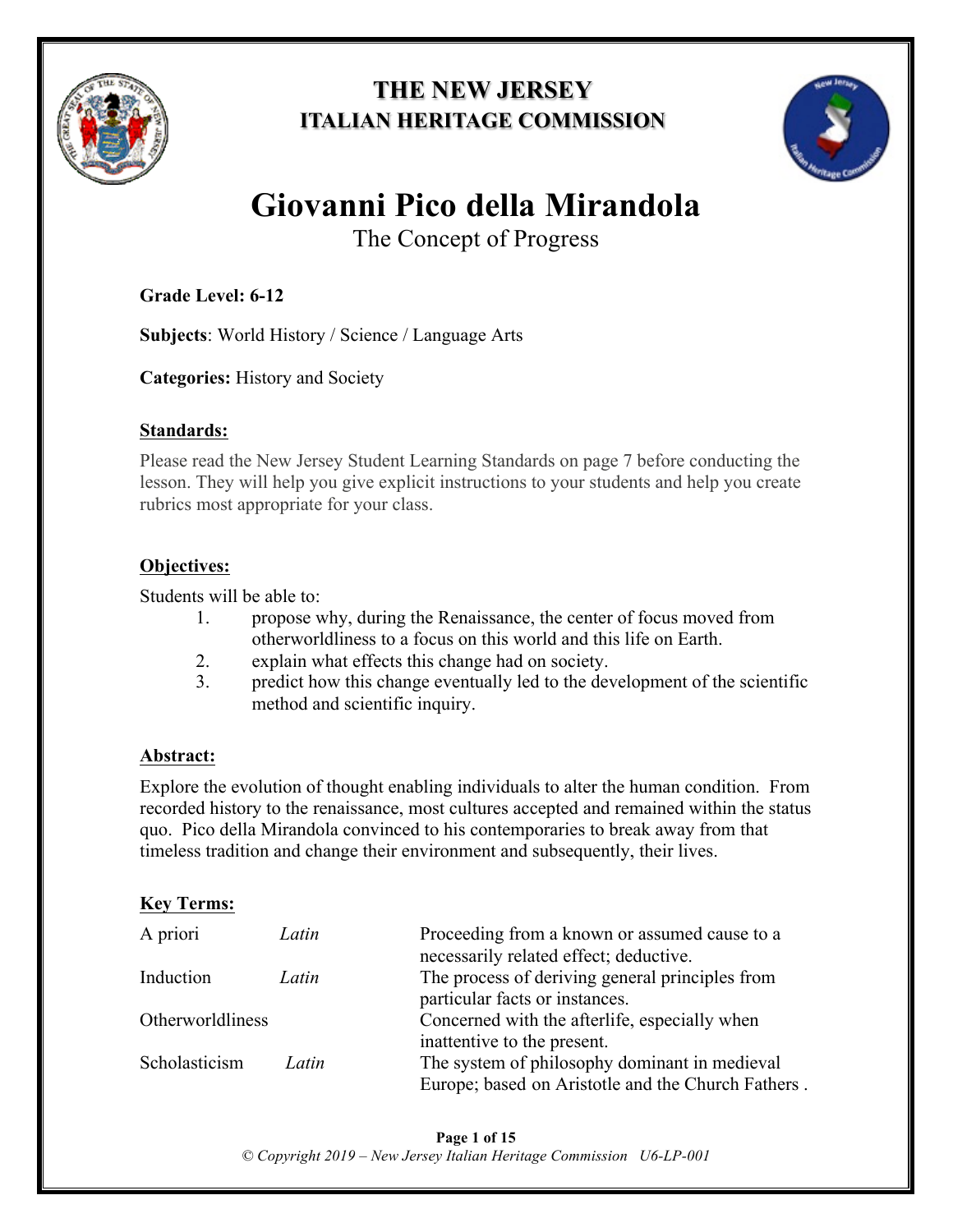#### **Background:**

Humanism was an intellectual movement that shifted much of European society from the theocratic, God-centered one of the Medieval Period, to an anthropocentric or mancentered world of the Renaissance. Pico's treatise, *The Oration on the Dignity of Man*  gave impetus to the notion that man had an individual personality. It emphasized the uniqueness and worth of the individual. Pico's work began an earnest study of the process of change. People began to be interested in history. If there is change, there can be progress. The concept of progress is antithetical to Medieval thought, where scholars focused on the eternal and unchanging nature of God. Pico's nascent stirrings gave birth to scientific inquiry found in Galileo's study of the heavens. It also eventually gave birth to the Martin Luther's and John Calvin's justifications for the Protestant Reformation and their reliance on the individual conscience. Pico's reasoning inspired the attention paid to the human body and to the faces of individuals in Renaissance art. It allowed people to develop the concept of the autonomous individual. Likewise, the idea of the sovereign nation-state began to develop as a replacement for the ideal of a united Christendom.

Humanism was not an atheistic or anti-Christian movement. In fact, much of the Italian Catholic Church enthusiastically embraced the movement. Pico, himself, believed that there "is nothing more wonderful than man" because man could achieve union with God if he wills to do so. The change in perspective, not only noticed and acknowledged change, it engendered the pursuit of progress as an honorable quest.

#### **Procedures:**

- I. Review Humanism and Pico with the class (see background material for more information).Explain to students that most cultures in the world do not advocate the concept of progress the way the west does. Even in the west, it took a long time for people to be effected by progress. A peasant in Sicily, Tuscany, or Lombardy lived pretty much the same in the  $17<sup>th</sup>$  century as she had lived in the  $7<sup>th</sup>$  century. Ninety-five percent of the people were of the peasant class.
- II. Break the students into 6 groups. Tell them they are on a research-based scavenger hunt in their library or on the Internet.
- III. Give each group a time period to research. Have group one research the  $20<sup>th</sup>$ century, group two research the  $19<sup>th</sup>$  century, group three research the  $18<sup>th</sup>$ century, group four research the  $15<sup>th</sup>$ ,  $16<sup>th</sup>$ , and  $17<sup>th</sup>$  centuries, group five research the  $10^{th}$  through  $14^{th}$  centuries, and group six research the  $4^{th}$  through the  $9^{th}$ centuries.
- IV. Give them one class period to find as many inventions as they can in their assigned centuries. Offer the top group some type of prize, but you will have to reward all of the students because the deck is clearly stacked in favor of the more modern centuries.
- V. Have the groups list the inventions, the inventors, and the countries or regions where the inventions were constructed.
- VI. After one full period of research, have each group announce how many

#### **Page 2 of 15**

*© Copyright 2019 – New Jersey Italian Heritage Commission U6-LP-001*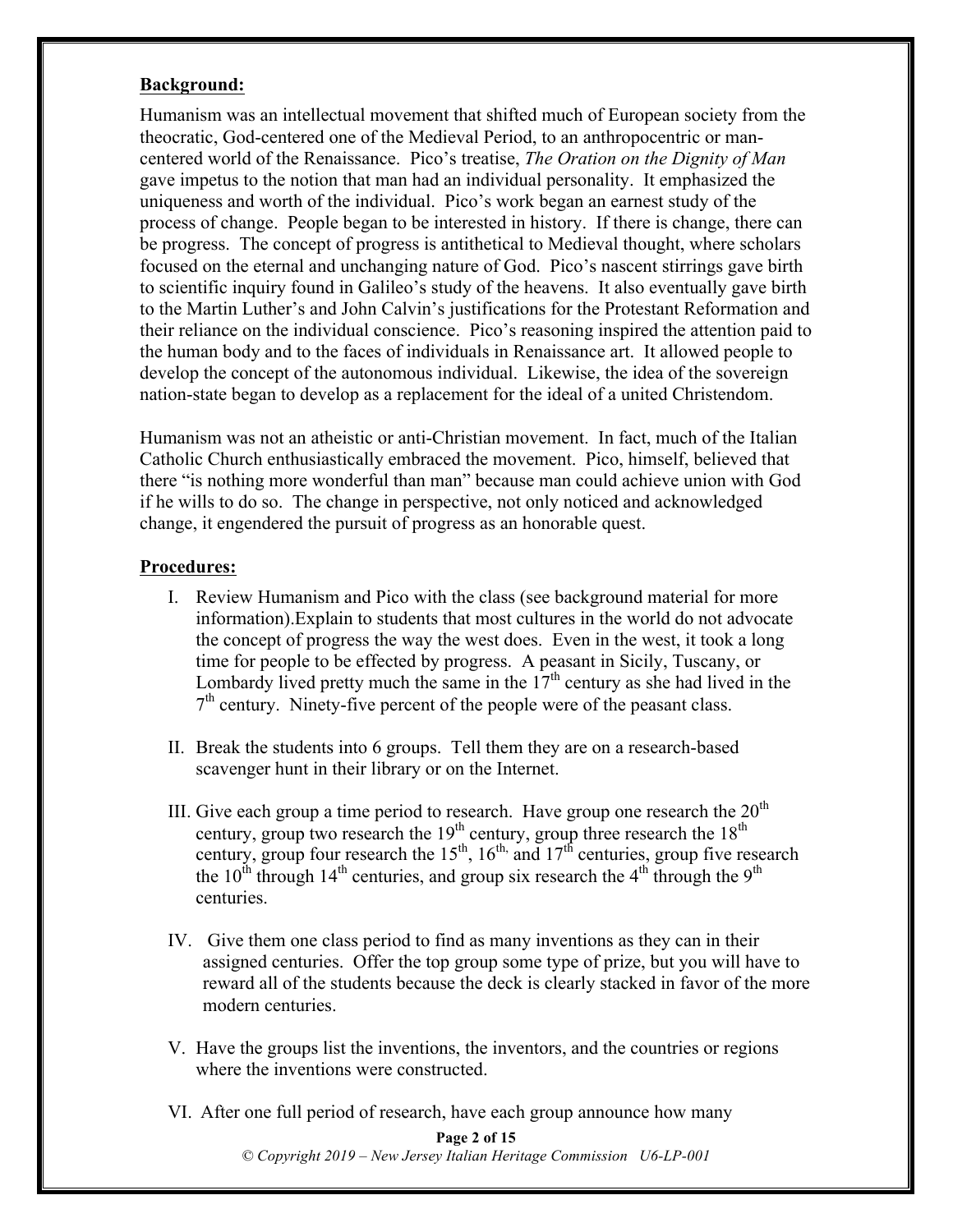inventions they could find during their assigned centuries.

- VII. Once this is complete (if all groups make commensurate efforts) Group one should have the most inventions, followed by group two, then three, and so on. (a group could be out of order, but probably only by one).
- VIII. Ask students to explain why the later groups have more inventions then the earlier groups. Relate this back to Pico and the change in worldview that took place during the Renaissance.

#### **Assessment:**

Have students explain their reasoning in a structured paragraph. Ask them to use an introductory sentence. Use the subsequent sentences to explain their supporting details and instruct them to use a concluding sentence. Students should explain that the later inventions were built on the technology of the earlier inventions.

Review or grade the paragraph to gauge the student's mastery of the content, by using the *New Jersey Registered Holistic Writing Rubric* for scoring. Or, use a teacher-made check list to assess students' comprehension through observation during the discussion.

#### **Extension:**

Have students review their lists and then write down where the inventions took place in descending order, e.g. USA 38, UK 18, Germany 14, Italy 8, France 6, etc. Then, ask the students why most of the inventions come from certain parts of the world and not from other areas. Ask them if this has anything to do with the concept of "progress" developed during the Renaissance in Italy. Ask students to explain why most people in the world have yet to make their first telephone call.

The class can then discuss history and the changes that took place in Europe, or the economy and how the free-market developed and produced more wealth and goods. They can discuss science and how the concept of progress led people like Francis Bacon to develop the method of induction-- the approach used by modern science, instead of the *a priori* method of Medieval scholasticism.

#### **Resources:**

Norman Davies. *Europe: A History*. Oxford and New York: Oxford University Press, 1996.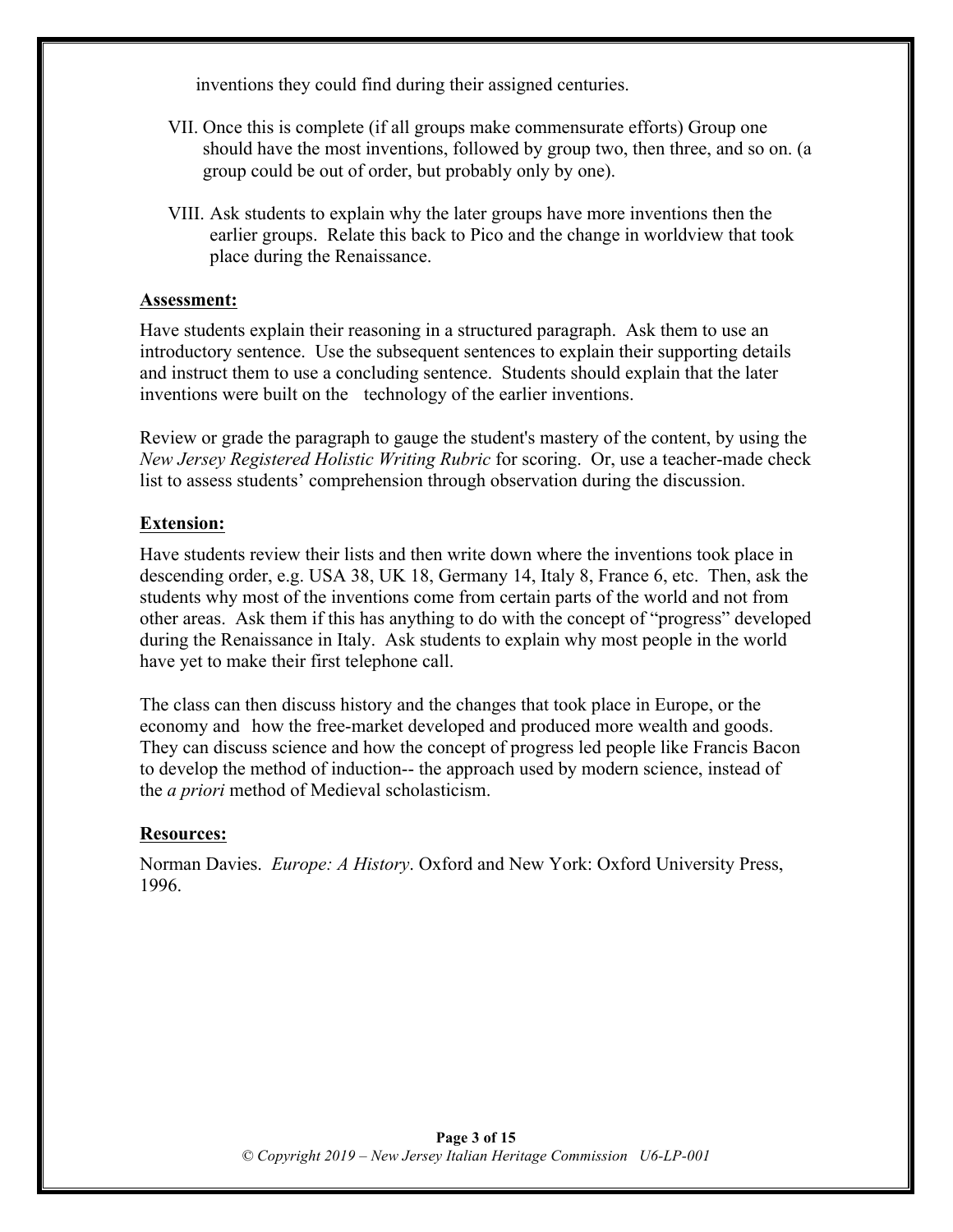# **Supplemental Information** Giovanni Pico della Mirandola

Giovanni Pico was an Italian philosopher and scholar, born February 24, 1463. He died a mere thirty-one years later on November 17, 1494. Pico belonged to an aristocratic family who lived in the Castle of Mirandola in the independent Duchy of Modena. Early on, Pico abandoned his fiefdom of Concordia to his brothers; thus, he could then devote all of his energies to academic and philosophical pursuits.

Pico quickly rejected the positive science of law. He embraced Platonic philosophy in reaction to the cold logic of the medieval Scholastic Aristotelians. His study of Plato led him to an exploration of Christian mysticism and the Jewish mysticism of Kabala. Pico practiced an eclectic type of study. He advocated investigation into Hebrew and Talmudic sources, while he retained the best aspects of Scholasticism.

In humanist tradition, Pico looked to reconcile philosophy and religion. His greatest contribution was to develop a new system of philosophy called syncretism that was an amalgamation of all philosophies and thinkers that Pico had encountered. Syncretism holds that all schools of philosophy have some truth; thus, they should be examined and defended. His work synthesizes all the strains of Renaissance and late medieval thinking: Neoplatonism, humanism, Aristoteleanism, Averroism (a form of Aristoteleanism), and mysticism. Pico believed that no system of thought has all the truth.

Blessed with a prodigious intellect, Pico had a photographic memory, an insatiable curiosity, and a confidence in his own abilities that has been very rarely equaled. While other humanists sought to reconcile the classical philosophy of ancient Greece and Rome with Christianity, Pico sought to reconcile every human philosophy and every human religion with Christianity. At the youthful age of twenty-three Pico composed a list of nine hundred propositions, using various Greek, Arabic, Hebrew, and Roman philosophies, to summarize his views. He invited scholars from all over Europe to come to Rome, where he would defend his positions against all and every challenger.

Pico demonstrates in his syncretism of the philosophy that religious truth was in part revealed to all, to both Christians and to non-Christians. Here, he parallels his fellow Italian and predecessor Thomas Aquinas. Aquinas, the "Prince of Scholasticism," taught that like Christians, non-Christians were able to discern natural law, despite being outside of the Church. Pico and the humanists took this thought one step further and wanted to conform non-Christian thinking, especially Plato, to Christian thinking. Pico demonstrated through exhaustive textual scholarship, the similarities between non-Christian philosophies and religions and Christian philosophies and religion.

The *Oration on the Dignity of Man* was to serve as an introduction to Pico's proposed debate in Rome. In the *Oration,* he argues that God gave all creatures, other than humans, a singular, fixed nature. They have certain attributes that they cannot change. Human beings, conversely, do not have a given nature. Pico evinces that humans, unlike all other creation, have the freedom to choose what they will become. To Pico, the

> **Page 4 of 15** *© Copyright 2019 – New Jersey Italian Heritage Commission U6-LP-001*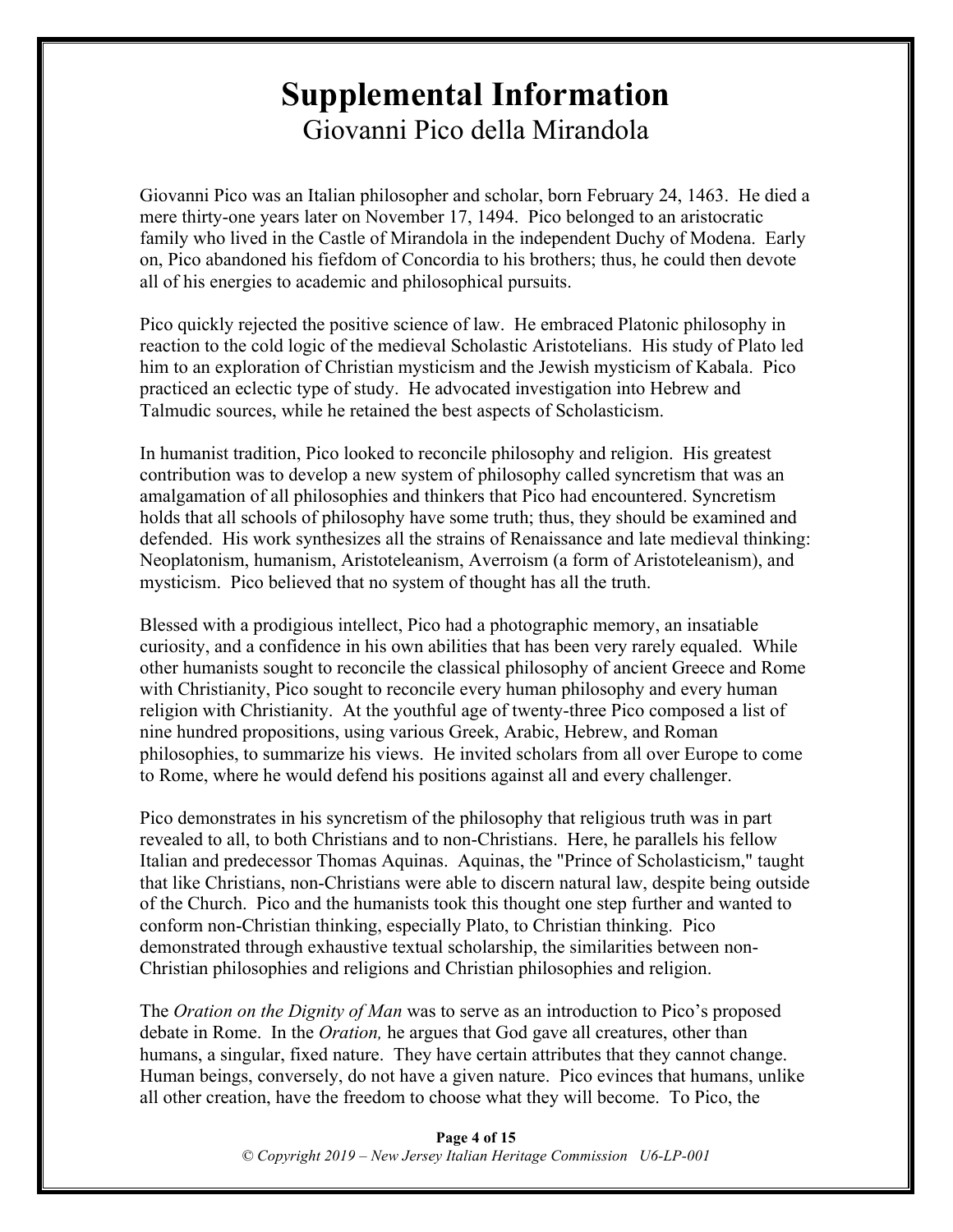ability to choose gives humanity its dignity. The capacity to choose also allows humanity to progress forward. Humans have the capability to better themselves, to better their own environment, and to better society. This view of reality contradicts the Medieval (and Aristotelian) worldview that emphasized the eternal, unchanging nature of the Kingdom of God. Pico was able to articulate what Renaissance humanists saw in Europe's classical precedents. The *Oration* helped Renaissance thinkers look toward improving society and the condition of humanity.

Pico's notion of human intellectual and moral freedom was a radical and nearly heretical departure from Christian tradition. Christianity teaches as dogma that God created human beings as free creatures and intended them to be free and independent throughout their lives. Christianity also teaches that freedom was lost when Adam and Eve committed the original sin of hubris, where they disobeyed God in their pursuit of "becoming like God." Pico, however, believed that humans had the freedom to become whatever they wanted to become. This, he proclaimed, is the paramount virtue of humanity. Pico's views contradicted the Augustinian view of predestination and bordered on the Pelagian heresy of salvation through merit. Pico believed that redemption had restored humanity to its rightful place prior to the fall. Pico's ideas about the nature of humanity and free inquiry eventually became the basis of the modern worldview.

Because Pico questioned some of the Church's long held positions, Pope Innocent VIII suspended the proposed debate and appointed a commission to investigate the nine hundred theses. Seven out of Pico's nine hundred propositions were subsequently declared unorthodox and six more were ruled dangerous. The overwhelming majority (nearly 99%) of Pico's propositions were held to be orthodox in content.

An irate and probably injudicious Pico publicly objected to the decision. He quickly published a defense of his positions. In reaction, Innocent condemned all nine hundred propositions, while commenting, "That young man wants someone to burn him."

Pico immediately ran to France but was quickly arrested by papal envoys. His friends were able to get the French King, Charles VIII, to secure his release. The young, discredited philosopher spent the rest of his short life in Florence under the protection of the powerful Lorenzo de Medici. In Florence, Pico decided to devote the rest of his life to a defense of Christianity against Judaism, Islam, and astrology.

Pico was one of the early humanists and is sometimes described as being anti-Christian or anti-religious because of his altercation with Innocent. Renaissance Humanism, however, is not an anti-Christian school of thought. Late medieval and Renaissance humanism reacted against the educational program in universities that focused on the logic, semantics and pure reason of Scholasticism.

Humanists rejected a strict focus on logic, semantics, and proposition analysis. Instead, they studied the relation of humans with God. They viewed human beings as the apex of God's creation, with all other creation in subordinate roles. Since their prime focus was on the relation of humans to the divine they called themselves "humanists." At no point do they ignore Christianity. Renaissance Humanism was primarily a religious and educational movement, not a secular one.

> **Page 5 of 15** *© Copyright 2019 – New Jersey Italian Heritage Commission U6-LP-001*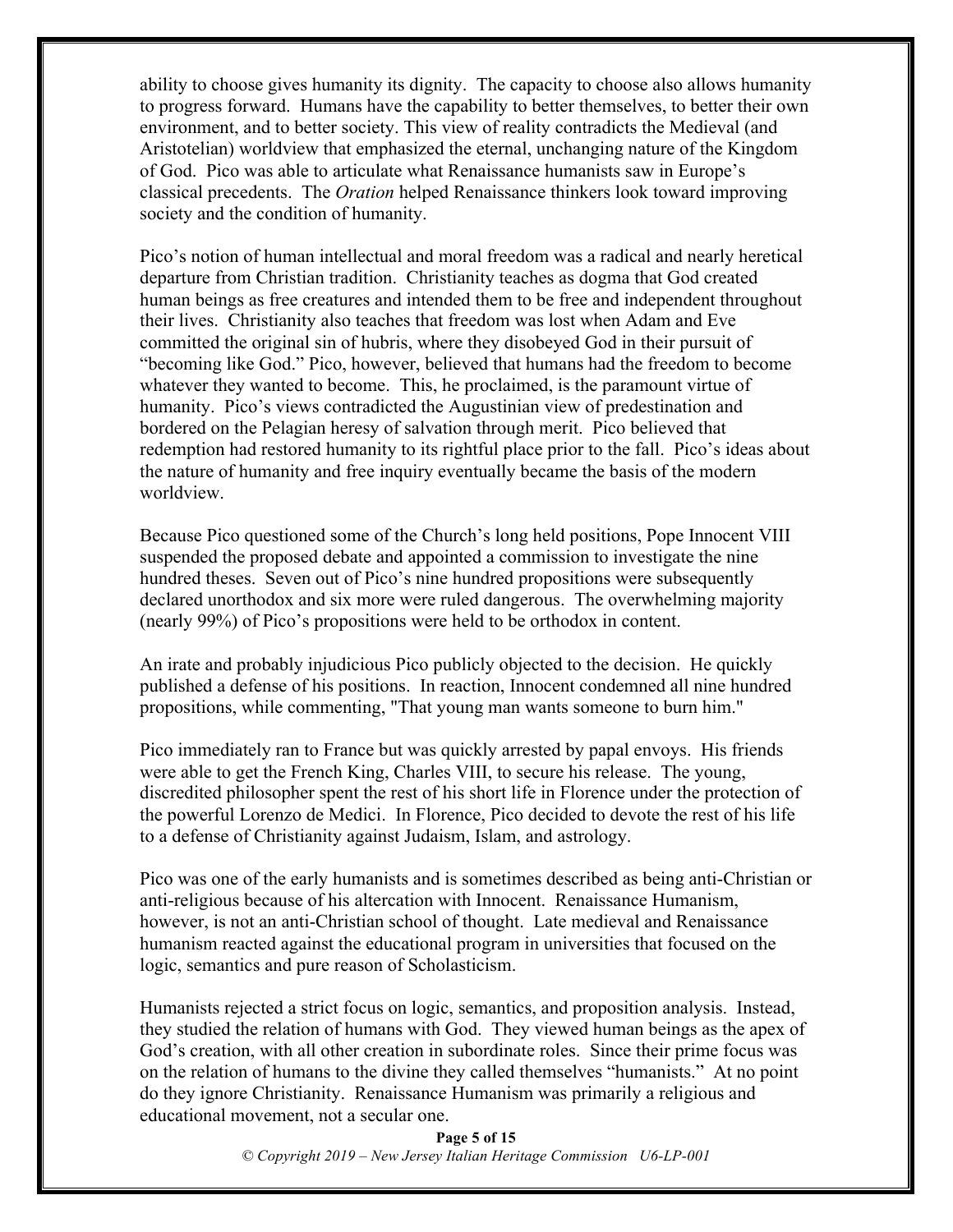Pico's treatise, *The Oration on the Dignity of Man* gave impetus to the notion that man had an individual personality. It emphasized the uniqueness and worth of the individual. Pico's work began an earnest study of the process of change. People began to be interested in history. If there is change, there can be progress. The concept of progress is antithetical to medieval thought, where scholars focused on the eternal and unchanging nature of God. Pico's nascent stirrings gave birth to scientific inquiry found in Galileo's study of the heavens. It also eventually gave birth to the Martin Luther's and John Calvin's justifications for the Protestant Reformation and their reliance on individual conscience. Pico's reasoning inspired the attention paid to the human body and to the faces of individuals in Renaissance art. It allowed people to develop the concept of the autonomous individual. Likewise, the idea of the sovereign nation-state began to develop as a replacement for the ideal of a united Christendom.

#### **Sources:**

- Jacques Barzun. *From Dawn to Decadence: 500 of Western Cultural Life.* Hapers Collins, Publishers. 2000.
- Norman Davies, *Europe: A History*. Oxford and New York: Oxford University Press, 1996.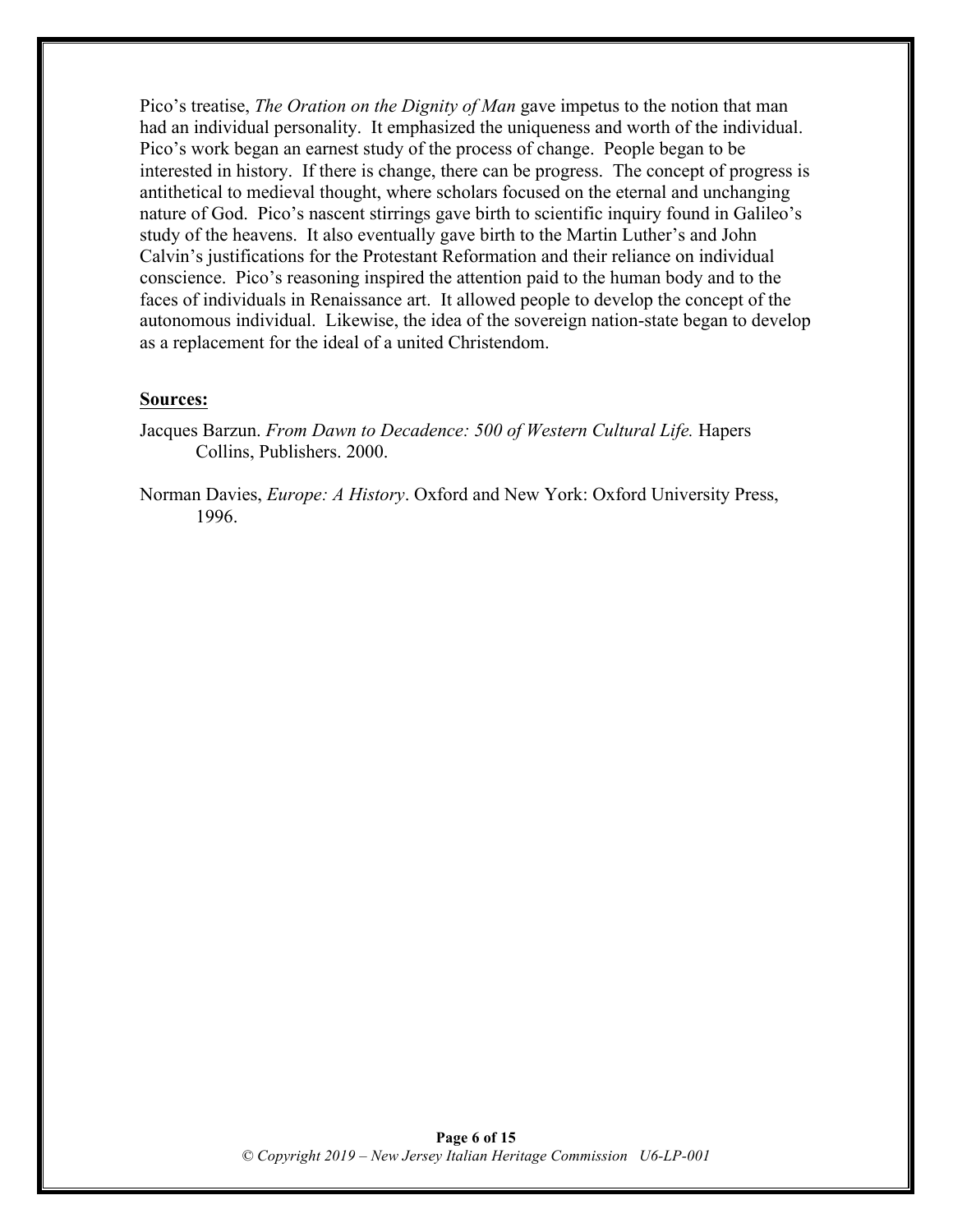## **New Jersey Student Learning Standards**

### **Social Studies**

6.2.12.D.2.a Determine the factors that led to the Renaissance, the significance of the location of the Italian city-states as the center of the Renaissance, and the impact on the arts.

## **English Language Arts**

SL.6.1 Engage effectively in a range of collaborative discussions (one-on-one, in groups, and teacher-led) with diverse partners on grade 6 topics, texts, and issues, building on others' ideas and expressing their own clearly.

SL.6.1b Follow rules for collegial discussions, set specific goals and deadlines, and define individual roles as needed.

SL.6.2 Interpret information presented in diverse media and formats (e.g., visually, quantitatively, orally) and explain how it contributes to a topic, text, or issue under study.

SL.6.4 Present claims and findings, sequencing ideas logically and using pertinent descriptions, facts, and details to accentuate main ideas or themes; use appropriate speaking behaviors (e.g., eye contact, adequate volume, and clear pronunciation)..

SL.7.1 Engage effectively in a range of collaborative discussions (one-on-one, in groups, and teacher-led) with diverse partners on grade 7 topics, texts, and issues, building on others' ideas and expressing their own clearly.

SL.7.1b Follow rules for collegial discussions, track progress toward specific goals and deadlines, and define individual roles as needed.

SL.7.2 Analyze the main ideas and supporting details presented in diverse media And formats (e.g., visually, quantitatively, orally) and explain how the ideas clarify a topic, text, or issue under study.

SL.7.4 Present claims and findings, emphasizing salient points in a focused, Coherent manner with pertinent descriptions, facts, details, and examples; use appropriate eye contact, adequate volume, and clear pronunciation.

SL.8.1 Engage effectively in a range of collaborative discussions (one-on-one, in groups, and teacher-led) with diverse partners on grade 8 topics, texts, and issues, building on their ideas and expressing their own clearly.

SL.8.1b Follow rules for collegial discussions and decision-making, track progress toward specific goals and deadlines, and define individual roles as needed.

**Page 7 of 15** *© Copyright 2019 – New Jersey Italian Heritage Commission U6-LP-001*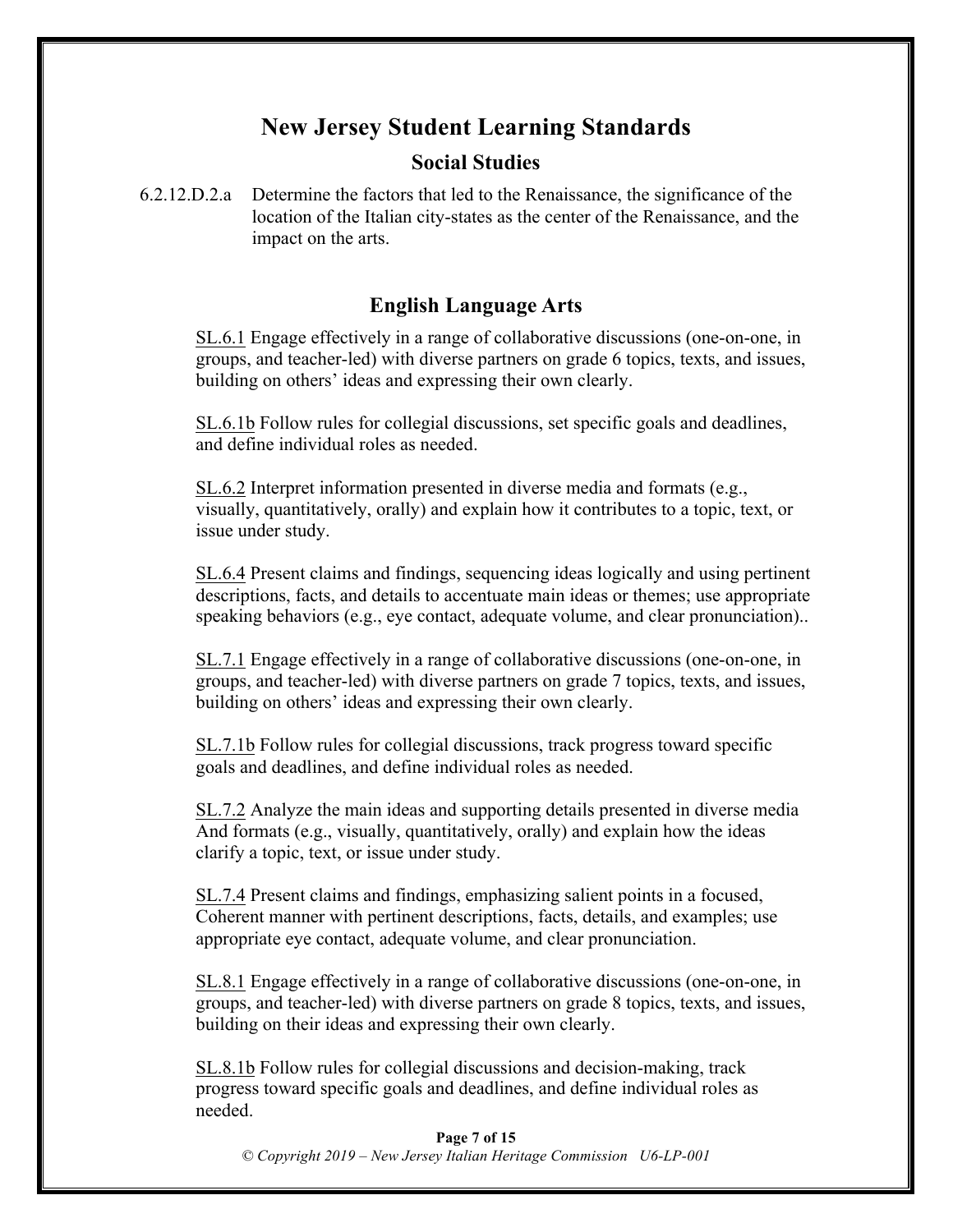SL.8.2 Analyze the purpose of information presented in diverse media and formats (e.g., visually, quantitatively, orally) and evaluate the motives (e.g., social, commercial, political) behind its presentation.

SL.8.4 Present claims and findings, emphasizing salient points in a focused, Coherent manner with relevant evidence, sound valid reasoning, and well-chosen details; use appropriate eye contact, adequate volume, and clear pronunciation.

SL.9-10.1 Initiate and participate effectively in a range of collaborative discussions (one-on-one, in groups, and teacher-led) with peers on grades 9–10 topics, texts, and issues, building on others' ideas and expressing their own clearly and persuasively.

SL.9-10.1b Collaborate with peers to set rules for discussions (e.g. informal consensus, taking votes on key issues, presentation of alternate views); develop clear goals and assessment criteria (e.g. student developed rubric) and assign individual roles as needed.

SL.9-10.2 Integrate multiple sources of information n presented in diverse media or formats (e.g., visually, quantitatively, qualitatively, orally) evaluating the credibility and accuracy of each source.

SL.9-10.4 Present information, findings and supporting evidence clearly, concisely, and logically. The content, organization, development, and style are appropriate to task, purpose, and audience.

SL.11-12.1 Initiate and participate effectively in a range of collaborative discussions (one-on- one, in groups, and teacher-led) with peers on grades 11–12 topics, texts, and issues, building on others' ideas and expressing their own clearly and persuasively.

SL.11-12.1b Collaborate with peers to promote civil, democratic discussions and decision-making, set clear goals and assessments (e.g., student developed rubrics), and establish individual roles as needed.

SL.11-12.2 Integrate multiple sources of information presented in diverse media or formats (e.g., visually, quantitatively, qualitatively, orally) evaluating the credibility and accuracy of each source.

SL.11-12.4 Present information, findings and supporting evidence clearly, concisely, and logically. The content, organization, development, and style are appropriate to task, purpose, and audience.

W.6.1 Write arguments to support claims with clear reasons and relevant evidence.

W.6.1.a Introduce claim(s) and organize the reasons and evidence clearly.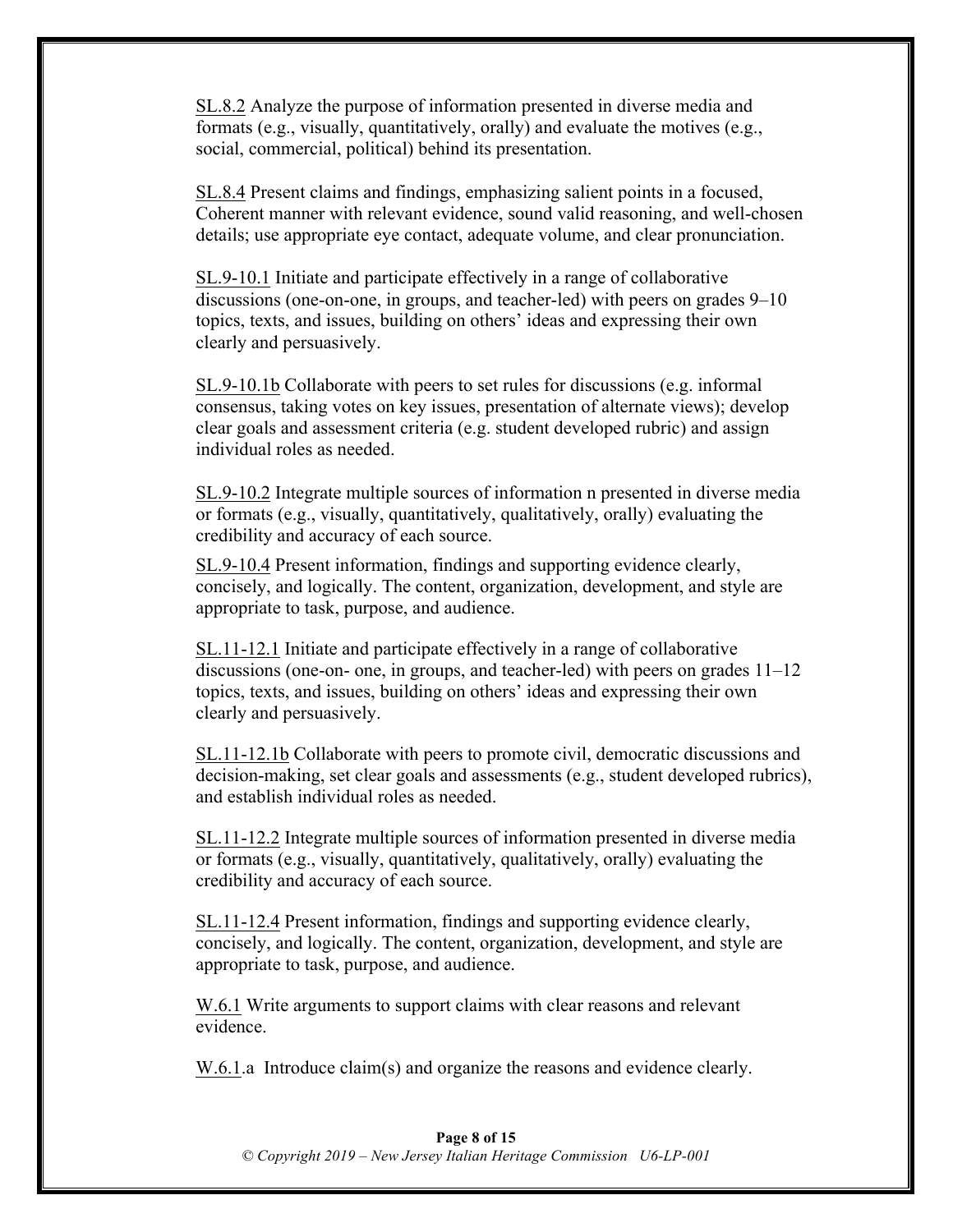W.6.1.a Support claim(s) with clear reasons and relevant evidence, using credible sources and demonstrating an understanding of the topic or text.

W.6.1.c. Use words, phrases, and clauses to clarify the relationships among claim(s) and reasons.

W.6.1.d. Establish and maintain a formal/academic style, approach, and form.

W.6.1.e. Provide a concluding statement or section that follows from the argument presented.

W.6.2 Write informative/explanatory texts to examine a topic and convey ideas, concepts, and information through the selection, organization, and analysis of relevant content.

W.6.2.a Introduce a topic and organize ideas, concepts, and information, using text structures (e.g., definition, classification, comparison/contrast, cause/effect, etc.) and text features (e.g., headings, graphics, and multimedia) when useful to aiding comprehension.

W.6.2.b Develop the topic with relevant facts, definitions, concrete details, quotations, or other information and examples.

W.6.2.c Use appropriate transitions to clarify the relationships among ideas and concepts.

W.6.2.f Provide a concluding statement or section that follows from the information or explanation presented.

W.6.4 Produce clear and coherent writing in which the development, organization, voice, and style are appropriate to task, purpose, and audience. (Grade-specific expectations for writing types are defined in standards 1–3 above.)

W.6.5 With some guidance and support from peers and adults, develop and strengthen writing as needed by planning, revising, editing, rewriting, or trying a new approach. (Editing for conventions should demonstrate command of Language standards  $1-3$  up to and including grade 6)

W.6.7 Conduct short research projects to answer a question, drawing on several sources and refocusing the inquiry when appropriate.

W.6.8 Gather relevant information from multiple print and digital sources; assess the credibility of each source; and quote or paraphrase the data and conclusions of others while avoiding plagiarism and providing basic bibliographic information for sources.

W.6.9 Draw evidence from literary or informational texts to support analysis, reflection, and research.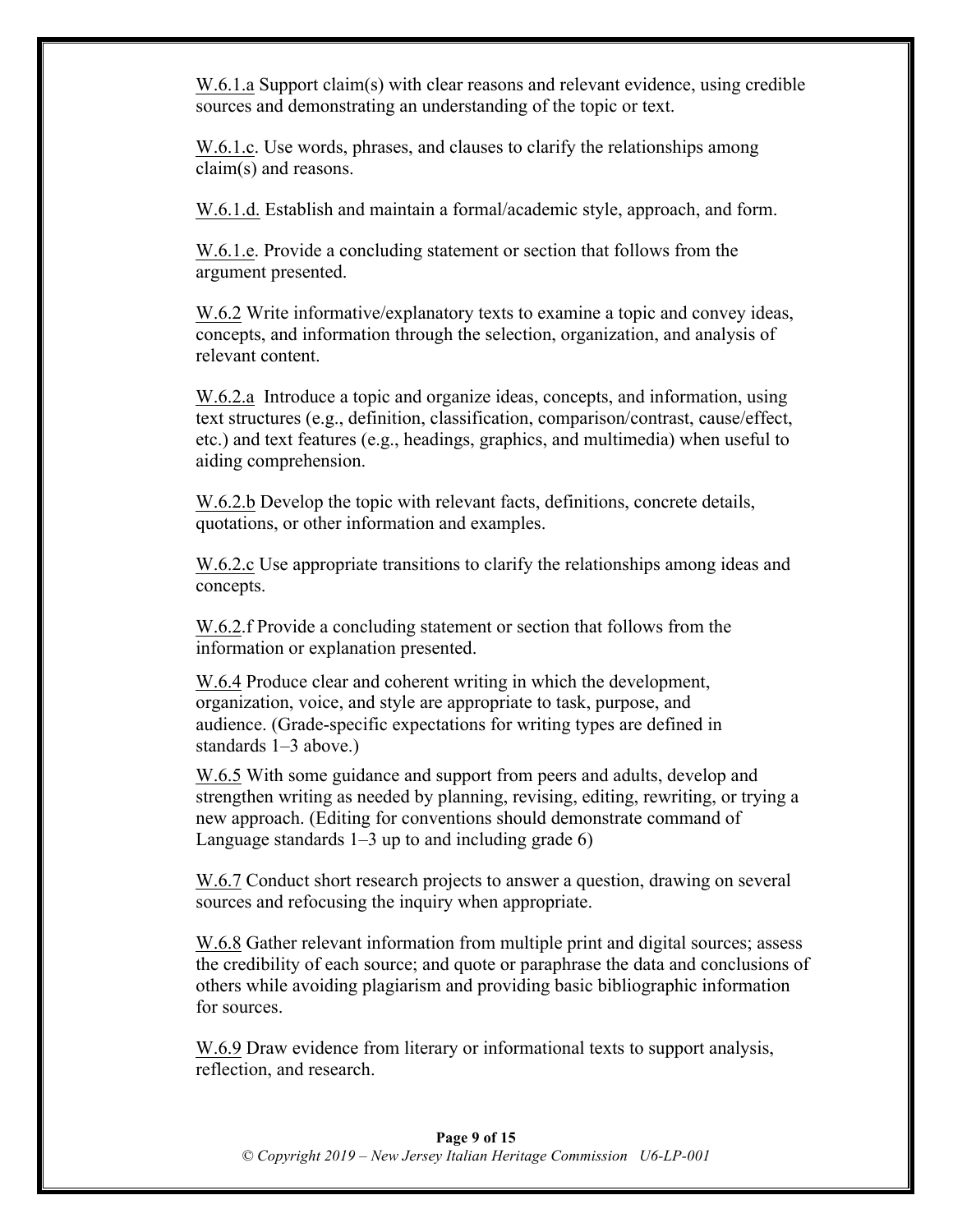W.7.1 Write arguments to support claims with clear reasons and relevant evidence.

W.7.1.a Introduce claim(s), acknowledge alternate or opposing claims, and organize the reasons and evidence logically.

W.7.1.b. Support claim(s) with logical reasoning and relevant evidence, using accurate, credible sources and demonstrating an understanding of the topic or text.

W.7.1.c. Use words, phrases, and clauses to create cohesion and clarify the relationships among claim(s), reasons, and evidence.

W.7.1.d. Establish and maintain a formal style/academic style, approach, and form.

W.7.1.e. Provide a concluding statement or section that follows from and supports the argument presented.

W.7.2 Write informative/explanatory texts to examine a topic and convey ideas, concepts, and information through the selection, organization, and analysis of relevant content.

W.7.2.a. Introduce a topic; organize ideas, concepts, and information, using text structures (e.g., definition, classification, comparison/contrast, cause/effect, etc.) and text features (e.g., headings, graphics, and multimedia) when useful to aiding comprehension.

W.7.2.b. Develop the topic with relevant facts, definitions, concrete details, quotations, or other information and examples.

W.7.2.c. Use appropriate transitions to create cohesion and clarify the relationships among ideas and concepts.

W.7.2.e. Establish and maintain a formal style/academic style, approach, and form.

W.7.2.f. Provide a concluding statement or section that follows from and supports the information or explanation presented.

W.7.4 . Produce clear and coherent writing in which the development, organization, voice, and style are appropriate to task, purpose, and audience. (Grade-specific expectations for writing types are defined in standards 1–3 above.)

W.7.5 With some guidance and support from peers and adults, develop and strengthen writing as needed by planning, revising, editing, rewriting, or trying a new approach, focusing on how well purpose and audience have been addressed. (Editing for conventions should demonstrate command of Language standards 1– 3 up to and including grade 7)

#### **Page 10 of 15** *© Copyright 2019 – New Jersey Italian Heritage Commission U6-LP-001*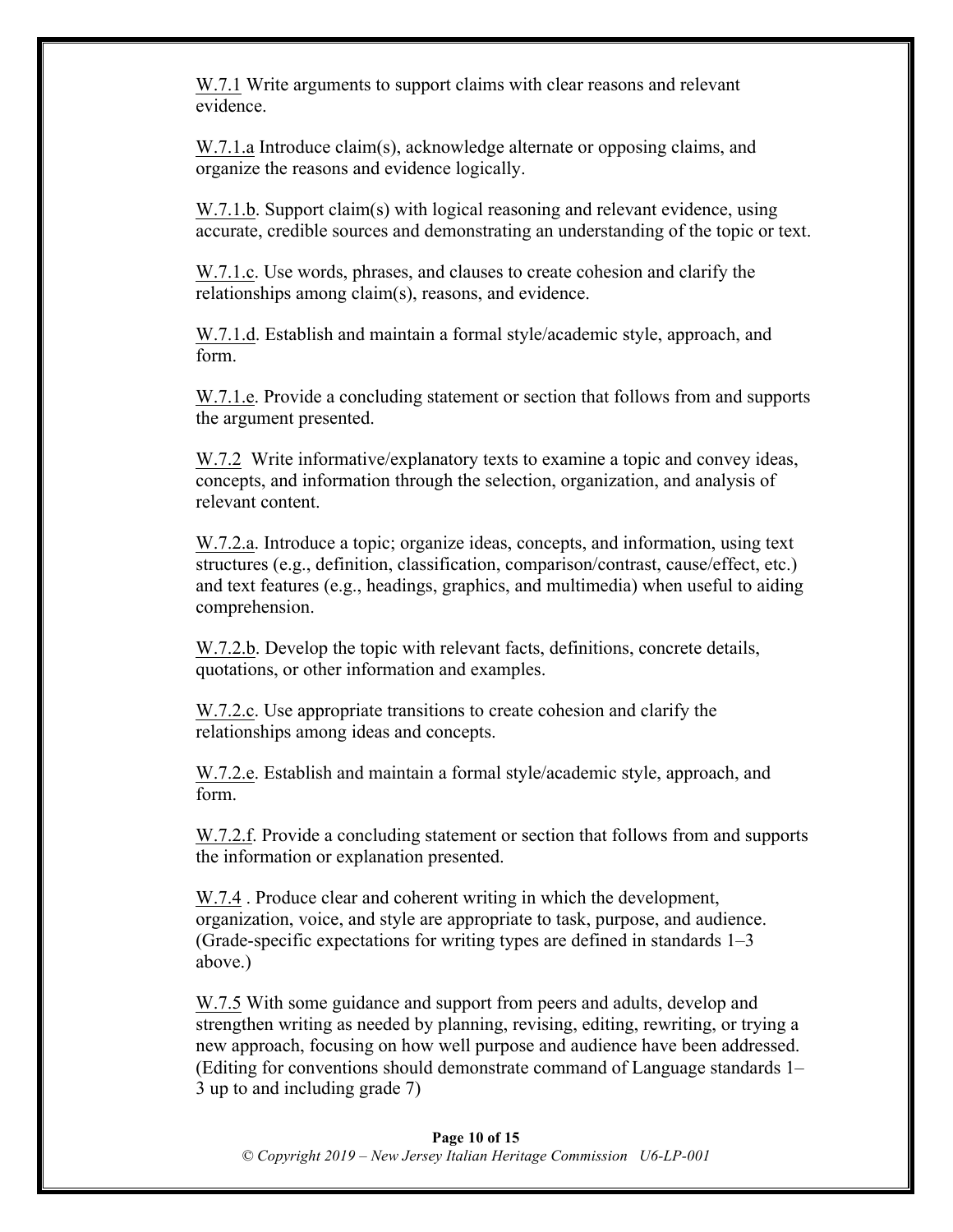W.7.7 Conduct short research projects to answer a question, drawing on several sources and generating additional related, focused questions for further research and investigation.

W.7.8 Gather relevant information from multiple print and digital sources, using search terms effectively; assess the credibility and accuracy of each source; and quote or paraphrase the data and conclusions of others while avoiding plagiarism and following a standard format for citation.

W.7.9 Draw evidence from literary or informational texts to support analysis, reflection, and research.

W.8.1 Write arguments to support claims with clear reasons and relevant evidence.

W.8.1.a. Introduce claim(s), acknowledge and distinguish the claim(s) from alternate or opposing claims, and organize the reasons and evidence logically.

W.8.1.b. Support claim(s) with logical reasoning and relevant evidence, using accurate, credible sources and demonstrating an understanding of the topic or text.

W.8.1.c. Use words, phrases, and clauses to create cohesion and clarify the relationships among claim(s), counterclaims, reasons, and evidence.

W.8.1.d. Establish and maintain a formal style/academic style, approach, and form.

W.8.1.e. Provide a concluding statement or section that follows from and supports the argument presented.

W.8.2 Write informative/explanatory texts to examine a topic and convey ideas, concepts, and information through the selection, organization, and analysis of relevant content.

W.8.2.a Introduce a topic and organize ideas, concepts, and information, using text structures (e.g., definition, classification, comparison/contrast, cause/effect, etc.) and text features (e.g., headings, graphics, and multimedia).

W.8.2.b. Develop the topic with relevant, well-chosen facts, definitions, concrete details, quotations, or other information and examples.

W.8.2.c. Use appropriate and varied transitions to create cohesion and clarify the relationships among ideas and concepts.

W.8.2.e. Establish and maintain a formal style/academic style, approach, and form.

W.8.2.f. Provide a concluding statement or section that follows from and supports the information or explanation presentedW.8.4 Produce clear and coherent writing in which the development, organization, and style are appropriate to task,

#### **Page 11 of 15**

*© Copyright 2019 – New Jersey Italian Heritage Commission U6-LP-001*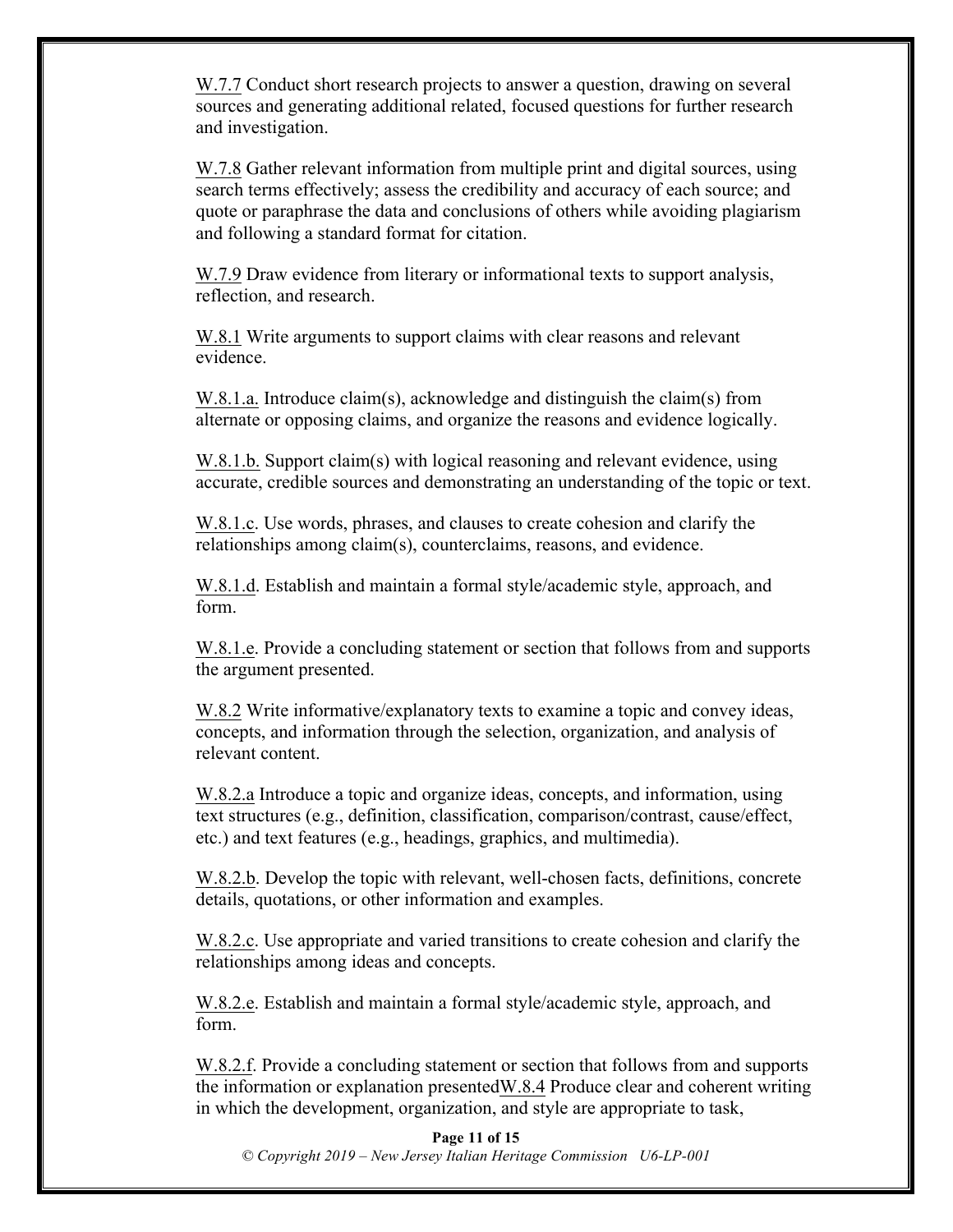purpose, and audience. (Grade-specific expectations for writing types are defined in standards 1–3 above.)

W.8.5 With some guidance and support from peers and adults, develop and strengthen writing as needed by planning, revising, editing, rewriting, or trying a new approach, focusing on how well purpose and audience have been addressed.

W.8.7 Conduct short research projects to answer a question (including a selfgenerated question), drawing on several sources and generating additional related, focused questions that allow for multiple avenues of exploration.

W.8.8 Gather relevant information from multiple print and digital sources, using search terms effectively; assess the credibility and accuracy of each source; and quote or paraphrase the data and conclusions of others while avoiding plagiarism and following a standard format for citation.

W.8.9 Draw evidence from literary or informational texts to support analysis, reflection, and research.

W.9-10.1 Write arguments to support claims in an analysis of substantive topics or texts, using valid reasoning and relevant and sufficient evidence.

W.9-10.1. a. Introduce precise claim(s), distinguish the claim(s) from alternate or opposing claims, and create an organization that establishes clear relationships among claim(s), counterclaims, reasons, and evidence.

W.9-10.1.b. Develop claim(s) and counterclaims avoiding common logical fallacies, propaganda devices, and using sound reasoning, supplying evidence for each while pointing out the strengths and limitations of both in a manner that anticipates the audience's knowledge level and concerns.

W.9-10.1.c. Use transitions (e.g. words, phrases, clauses) to link the major sections of the text, create cohesion, and clarify the relationships between claim(s) and reasons, between reasons and evidence, and between claim(s) and counterclaims.

W.9-10.1.d. Establish and maintain a style and tone appropriate to the audience and purpose (e.g. formal and objective for academic writing) while attending to the norms and conventions of the discipline in which they are writing.

W.9-10.1e. Provide a concluding paragraph or section that supports the argument presented.

W.9-10.2 Write informative/explanatory texts to examine and convey complex ideas, concepts, and information clearly and accurately through the effective selection, organization, and analysis of content.

W.9-10.2.a. Introduce a topic; organize complex ideas, concepts, and information to make important connections and distinctions; include formatting (e.g.,

#### **Page 12 of 15** *© Copyright 2019 – New Jersey Italian Heritage Commission U6-LP-001*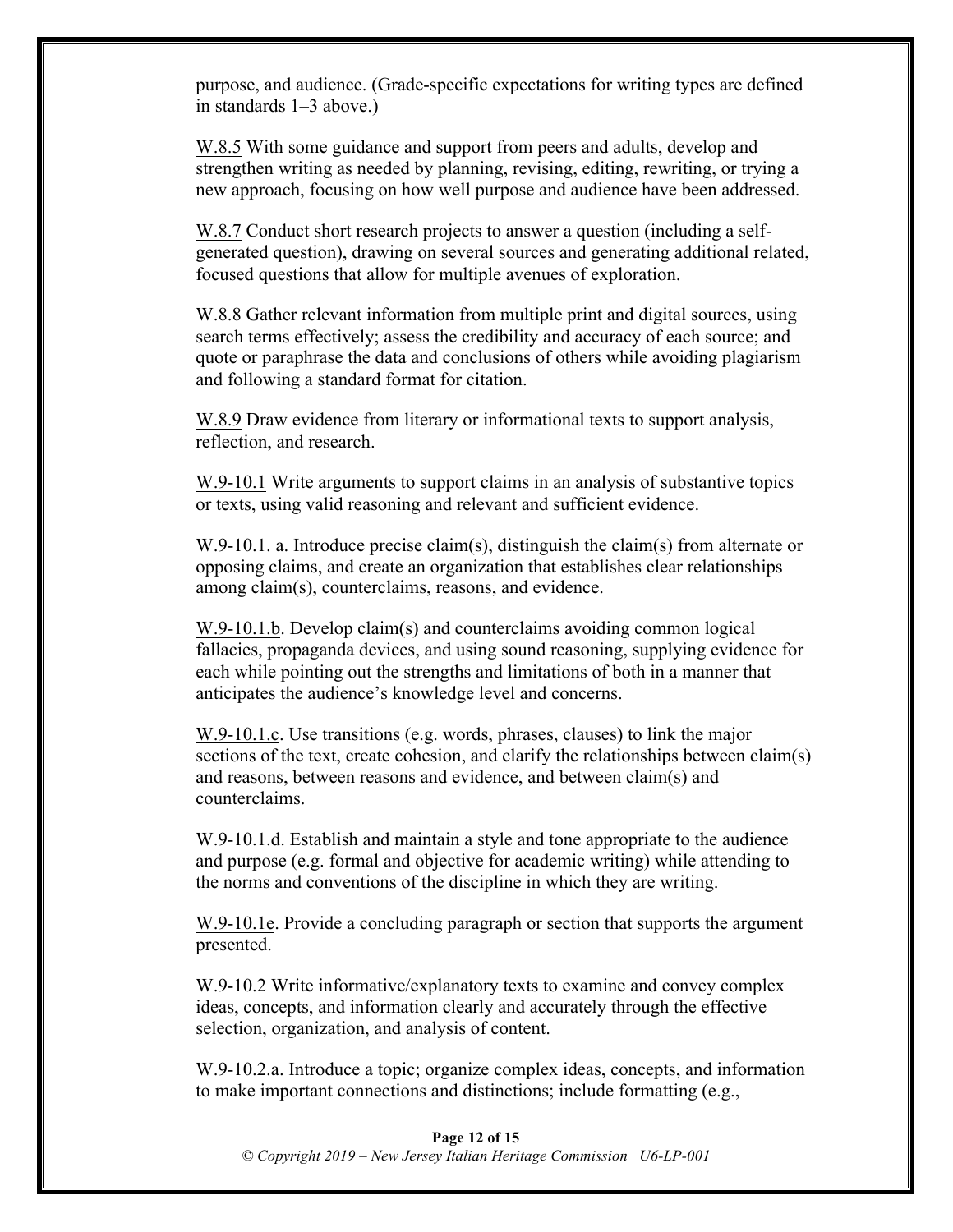headings), graphics (e.g., figures, tables), and multimedia when useful to aiding comprehension.

W.9-10.2.b. Develop the topic with well-chosen, relevant, and sufficient facts, extended definitions, concrete details, quotations, or other information and examples appropriate to the audience's knowledge of the topic.

W.9-10.2. c. Use appropriate and varied transitions to link the major sections of the text, create cohesion, and clarify the relationships among complex ideas and concepts.

W.9-10.2.e. Establish and maintain a style and tone appropriate to the audience and purpose (e.g. formal and objective for academic writing) while attending to the norms and conventions of the discipline in which they are writing.

W.9-10.2. f. Provide a concluding paragraph or section that supports the argument presented (e.g., articulating implications or the significance of the topic).

W.9-10.4 Produce clear and coherent writing in which the development, organization, and style are appropriate to task, purpose, and audience. (Gradespecific expectations for writing types are defined in standards 1–3 above.)

W.9-10.5. Develop and strengthen writing as needed by planning, revising, editing, rewriting, trying a new approach, or consulting a style manual (such as MLA or APA Style), focusing on addressing what is most significant for a specific purpose and audience. (Editing for conventions should demonstrate command of Language standards 1–3 up to and including grades 9–10).

W.9-10.7 Conduct short as well as more sustained research projects to answer a question (including a self-generated question) or solve a problem; narrow or broaden the inquiry when appropriate; synthesize multiple sources on the subject, demonstrating understanding of the subject under investigation.

W.9-10.8 Gather relevant information from multiple authoritative print and digital sources, using advanced searches effectively; assess the usefulness of each source in answering the research question; integrate information into the text selectively to maintain the flow of ideas, avoiding plagiarism and following a standard format for citation (MLA or APA Style Manuals).

W.9-10.9 Draw evidence from literary or nonfiction informational texts to support analysis, reflection, and research.

W.11-12.1 Write arguments to support claims in an analysis of substantive topics or texts, using valid reasoning and relevant and sufficient evidence.

W.11-12.1.a. Introduce precise, knowledgeable claim(s), establish the significance of the claim(s), distinguish the claim(s) from alternate or opposing claims, and create an organization that logically sequences claim(s), counterclaims, reasons, and evidence.

#### **Page 13 of 15** *© Copyright 2019 – New Jersey Italian Heritage Commission U6-LP-001*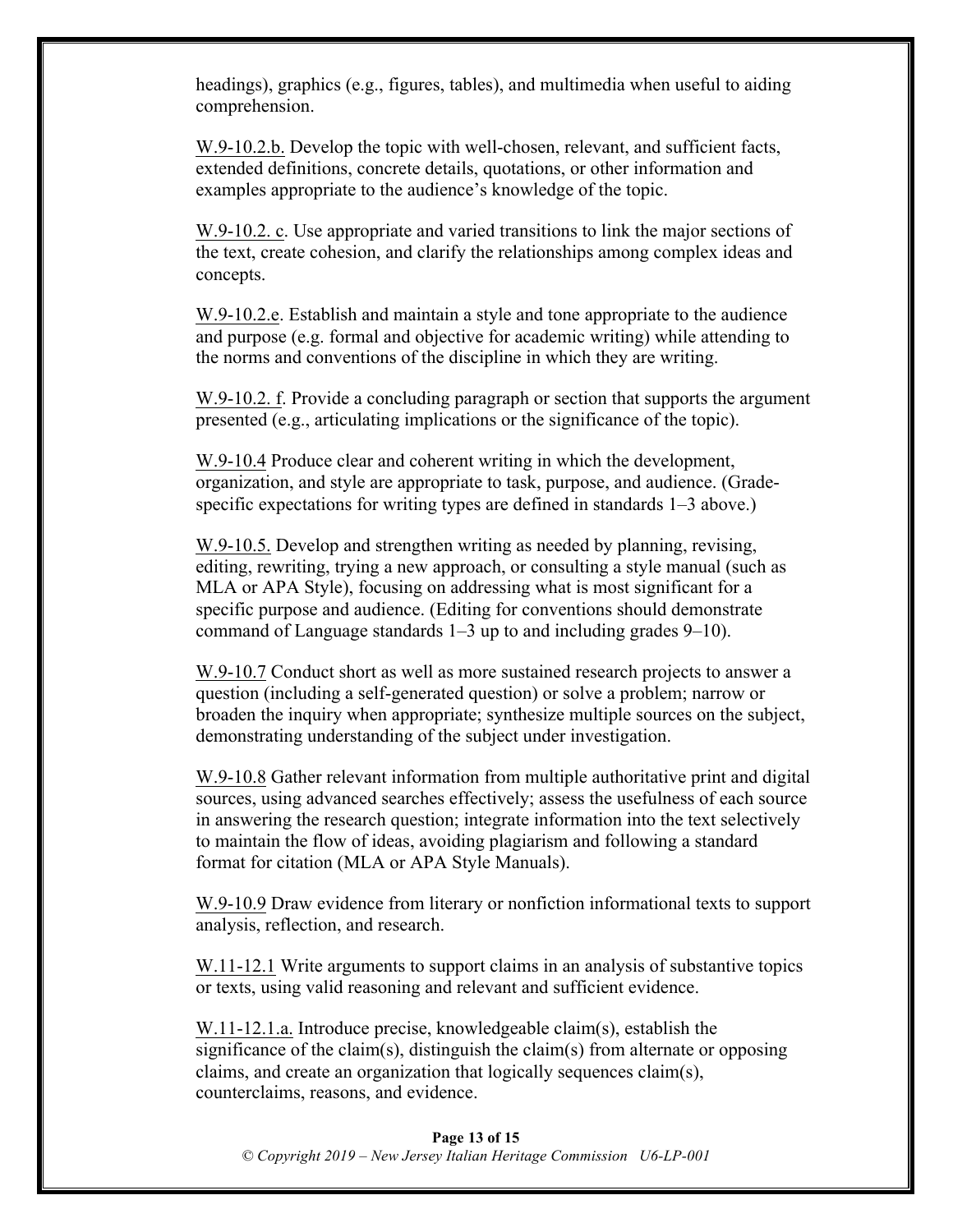W.11-12.1.b. Develop claim(s) and counterclaims avoiding common logical fallacies and using sound reasoning and thoroughly, supplying the most relevant evidence for each while pointing out the strengths and limitations of both in a manner that anticipates the audience's knowledge level, concerns, values, and possible biases.

W.11-12.1.c. Use transitions (e.g. words, phrases, clauses) to link the major sections of the text, create cohesion, and clarify the relationships between claim(s) and reasons, between reasons and evidence, and between claim(s) and counterclaims.

W.11-12.1.d. Establish and maintain a style and tone appropriate to the audience and purpose (e.g. formal and objective for academic writing) while attending to the norms and conventions of the discipline in which they are writing.

W.11-12.1.e. Provide a concluding paragraph or section that supports the argument presented (e.g., articulating implications or the significance of the topic).

W.11-12.2 Write informative/explanatory texts to examine and convey complex ideas, concepts, and information clearly and accurately through the effective selection, organization, and analysis of content.

W.11-12.2.a. Introduce a topic; organize complex ideas, concepts, and information so that each new element builds on that which precedes it to create a unified whole; include formatting (e.g., headings), graphics (e.g., figures, tables), and multimedia when useful to aiding comprehension.

W.11-12.2.b. Develop the topic thoroughly by selecting the most significant and relevant facts, extended definitions, concrete details, quotations, or other information and examples appropriate to the audience's knowledge of the topic.

W.11-12.2.c. Use appropriate and varied transitions and syntax to link the major sections of the text, create cohesion, and clarify the relationships among complex ideas and concepts.

W.11-12.2.e. Establish and maintain a style and tone appropriate to the audience and purpose (e.g. formal and objective for academic writing) while attending to the norms and conventions of the discipline in which they are writing.

W.11-12.2.f. Provide a concluding paragraph or section that supports the argument presented (e.g., articulating implications or the significance of the topic).

W.11-12.4 Produce clear and coherent writing in which the development, organization, and style are appropriate to task, purpose, and audience. (Gradespecific expectations for writing types are defined in standards  $1-3$  above.)

W.11-12.5 Develop and strengthen writing as needed by planning, revising, editing, rewriting, trying a new approach, or consulting a style manual (such as

**Page 14 of 15**

*© Copyright 2019 – New Jersey Italian Heritage Commission U6-LP-001*